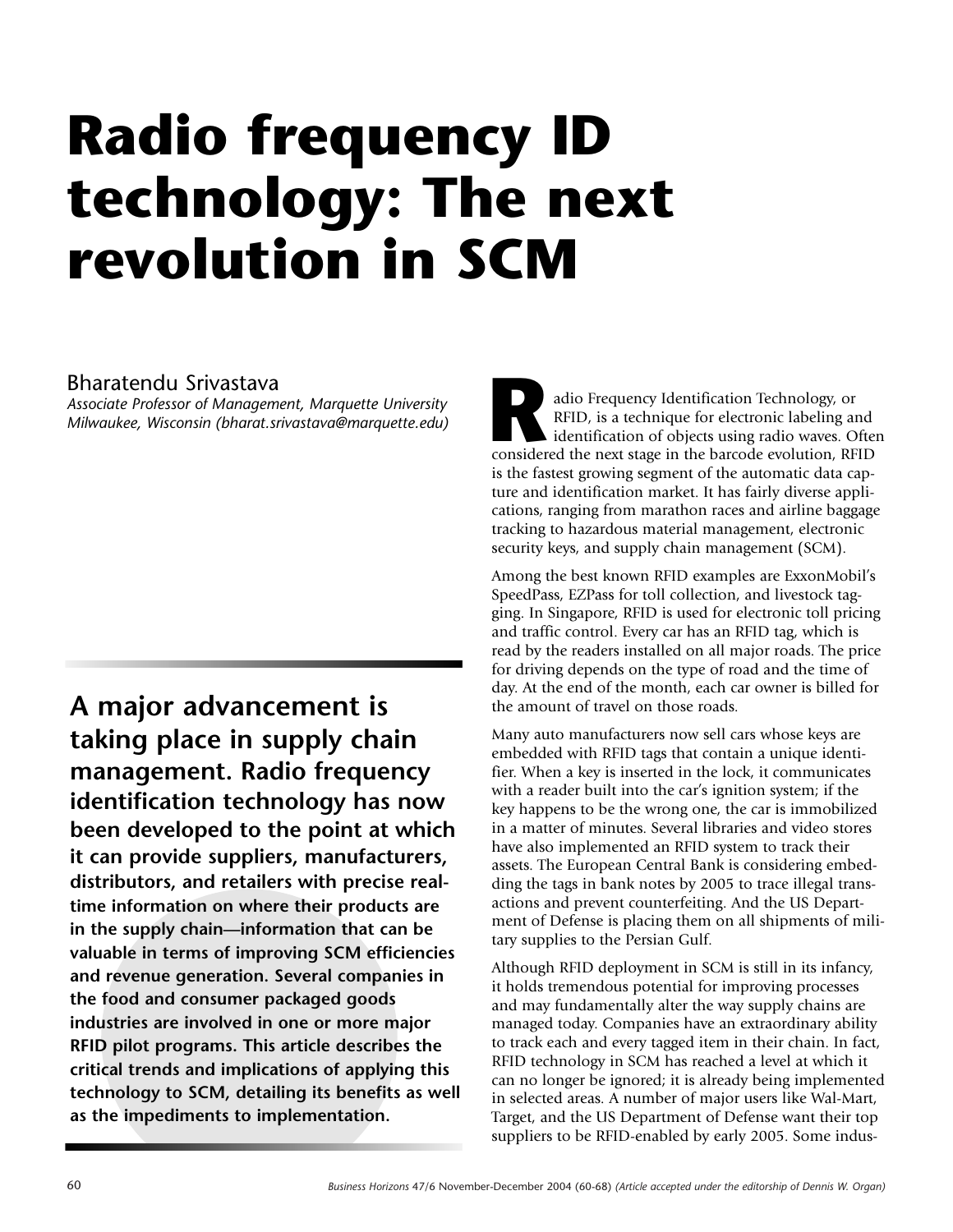try observers see SCM as the "killer application" for RFID technology. According to Rerisi (2002), the worldwide demand for RFID tags will exceed \$1 billion by 2007. The market for other RFID-related products and services is also expected to touch the billion-dollar mark at about the same time.

Currently, several major companies in the consumer products industry, including Wal-Mart, Procter & Gamble, Unilever, Gillette, Target, and Home Depot, are involved in developing and testing this technology at various levels: pallet, case, item. Although pallet level tagging in the food and consumer packaged goods (CPG) industry is a distinct possibility in the next few years, there are significant barriers to its implementation at the item level, which still seems several years away.

What exactly is RFID technology, and how is it reshaping the supply chain? What are the benefits to be derived from it? And what are the current impediments to its implementation? This discussion and selected case studies can help provide some answers to these questions.

## **Overview of an RFID system**

n its most basic form, an RFID system consists of readers and tags capable of storing and transmitting information. As small as a grain of rice or as large as a brick, an RFID tag, or transponder, consists of a microchip n its most basic form, an RFID system consists of readers and tags capable of storing and transmitting information. As small as a grain of rice or as large as a attached to an antenna and embedded in a product or put on as a label. When the tag comes in close proximity to a reader, the data are captured and redirected to a computer, which is often connected to a network. With certain tags, the reader can also write information onto the tag. A major advantage of the RFID system is its ability to retrieve information without direct line of sight to the tag and read it en masse. A truck could simply drive by an RFID reader, and everything that is tagged inside the truck is read at the same time.

The memory of an RFID tag is divided into several cells: read only, read/write, or a combination. The read/write capability of a tag can be used for reading and recording data on the chip as it moves through a system. Many auto and computer manufacturers use an RFID system in which read/write tags are used to specify the build configuration of the products as they pass through the manufacturing process and then record the pertinent feedback. For example, any quality-related problem can be recorded on the tag to prevent the defective unit or product from leaving the facility without rework.

RFID tags can be further categorized as active or passive. Generally of the read/write type, active tags are powered by an internal battery source, have a longer reading range, and are used in applications in which the reader cannot

be located close to the tag, as in electronic toll collection. They are larger, heavier, and more expensive than passive tags, and last for about ten years. Passive tags draw power from the readers. Lighter, smaller, and cheaper to produce, they can last for a long time and usually operate in close reading range—from a fraction of an inch to a few feet.

RFID technology works on a number of frequency bands. Low-frequency tags are used in applications where the range is generally less than 10 inches (tracking work-inprocess inventory, access control), while high-frequency tags are used in areas of a few feet (smart cards). Ultrahigh-frequency tags are used in applications such as toll payment in which high-speed reading is vital and the distances can run to several feet. Generally, as the frequency goes up, both tags and readers become more expensive.

Overall, RFID tags are awfully difficult to counterfeit and have extremely high data integrity. Practically maintenance free, they can provide fairly reliable operation even in such harsh operating environments as dust, snow, fog, corrosion, vibration, and shocks.

Item-level tagging and monitoring in a retail environment also requires smart shelves to be installed in the store. These shelves are capable of providing real-time information about the products on them, information that can be used to monitor the stock level, manage expiration dates, expedite express/self checkout, and enable retailers to remotely change the displayed product prices.

#### **MIT Auto-ID Center**

Lately, some of the most visionary and fascinating work in RFID technology as applied to SCM has come out of the

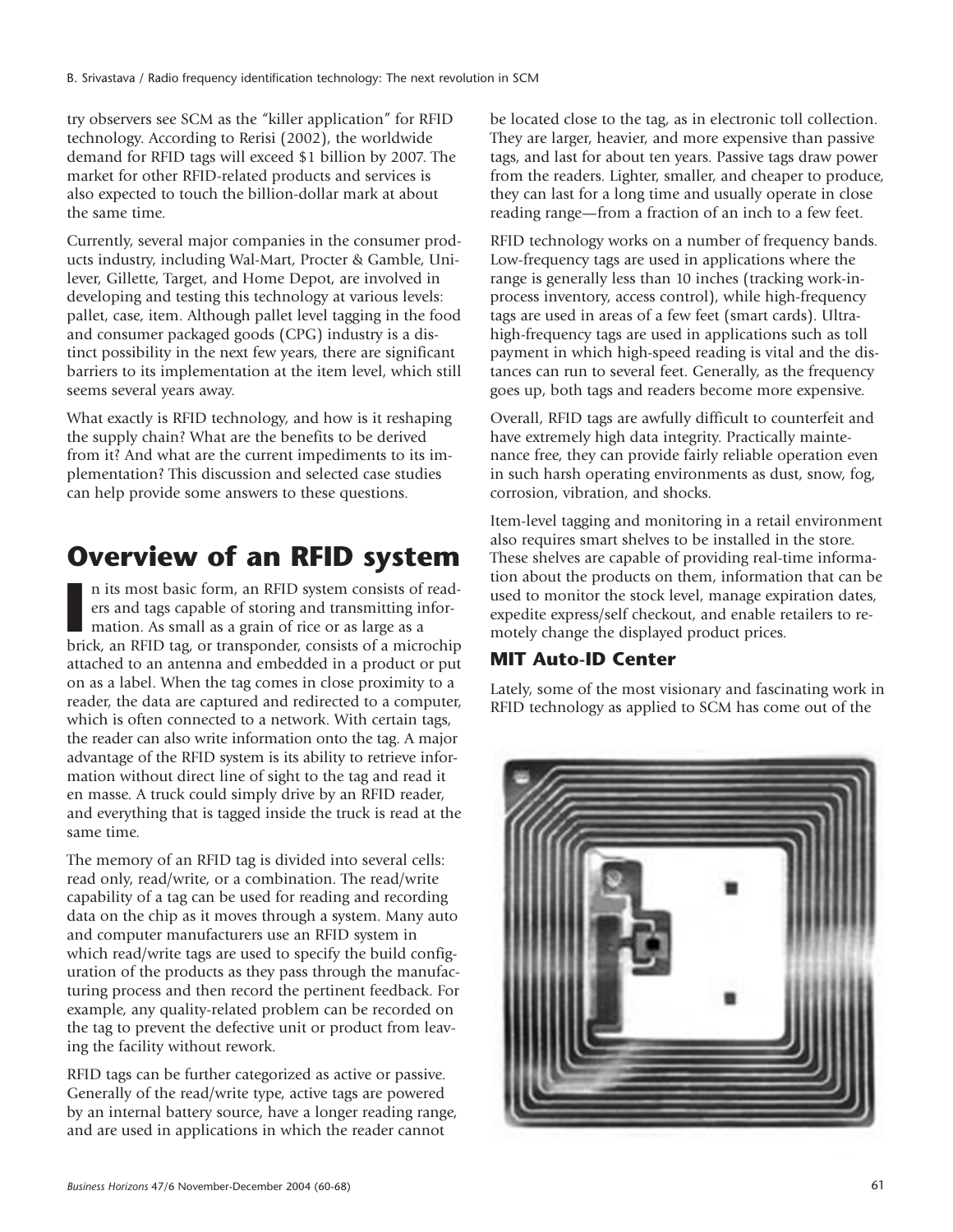MIT Auto-ID Center. Established in 1999, the Center was given the goal of developing a low-cost, open-standard RFID infrastructure for SCM. In the process of development and testing, it has worked closely with several major users and providers of the technology. Several consumer groups have also participated in privacy-related issues. Over the years, the Center has established labs at the University of Cambridge (England), University of Adelaide (Australia), University of St. Gallen (Switzerland), Keio University (Japan), and Fudan University (China). Since its inception, it has been the most visible and prominent organization in the field. Recently, the Center split into two new organizations: EPCglobal Inc., and Auto-ID Labs. As a joint venture between the Uniform Code Council and EAN International, EPCglobal will be responsible for developing and administering the RFID technology developed by the Auto-ID Center. All the university labs now come under Auto-ID Labs and will continue to research and develop new technologies in this area. Several companies in the CPG industry involved in RFID pilot programs in SCM use Auto-ID Center's technology.

The RFID infrastructure developed by the MIT Auto-ID Center is now known as the EPC Network and consists of electronic product code (EPC) for RFID tags, product mark-up language (PML), object naming service (ONS), and Savant (data handling). Unlike bar codes, which identify each product type, RFID tags can uniquely identify each item through an EPC numbering scheme designed for this purpose. The 96-bit version is big enough to identify 268 million manufacturers, each having 16 million different products, and 68 billion different items in each product. The EPC will be embedded on a low-cost RFID tag and will provide a pointer to the information about the object on the Internet. Tags will be applied to individual products during the manufacturing process.

When scanning an EPC tag, the reader seeks specific information about the product provided by the manufacturer on the Internet and stored in PML. A standard language based on XML for describing physical objects, PML develops layers of specific data describing the object. ONS tells the computer where to locate information on the Net about the object with the EPC tag. Based on the Internet's existing Domain Name System (DNS), ONS routes information to appropriate websites. Thus, it should be possible to pinpoint in real time the location of any product having an EPC tag.

To manage the flow of vast quantities of RFID data to the company's information system, the Auto-ID Center has developed a distributed software system called Savant. In general, there will be a network of Savants constantly collecting, cleaning, storing, and moving data around in a way that does not overload the system. Savants act as the nervous system of the network.

## **Supply chain benefits from RFID technology**

**P**otentially, RFID technology can create opportunities in everything from global supply chain visibility to express/self checkout to thwarting theft and counterfeiting. More specifically, tracking products in a supply chain can lead to benefits in inventory reduction, improve collaboration among the partners, and enhance revenues through improved pricing and fewer out-of-stock situations. The magnitude of the benefit depends on the level of tagging (pallet/case/item) and the area of application in the supply chain. According to Roberti (2002, 2003), a full-scale RFID deployment could save Wal-Mart about \$8.4 billion a year, while Procter & Gamble estimates that it could cut its inventory of \$3.5 billion by half and save \$400 million annually.

A number of manufacturing companies have been using RFID technology in closed-loop applications for real-time tracking of parts, components, and subassemblies through the manufacturing process. Parts with read/write tags are used for monitoring the status and performance of opera-

*A tag might include operating instructions for a machine or operator, allow for feedback to be written on it once the operation is executed, and automatically notify the company's ERP system on the status of the process.*

tions during the production process. For example, a tag might include operating instructions for a machine or operator, allow for feedback to be written on it once the operation is executed, and automatically notify the company's ERP system on the status of the process. Tagging in such a setting can reduce paperwork and lead to productivity gains in manufacturing operation efficiency, specifically in the use of bottleneck resources. Several automotive and PC manufacturers have been early adopters of this technology in their manufacturing operations.

In most distribution operations in the CPG industry, palletlevel tagging can lead to more efficient consignment veri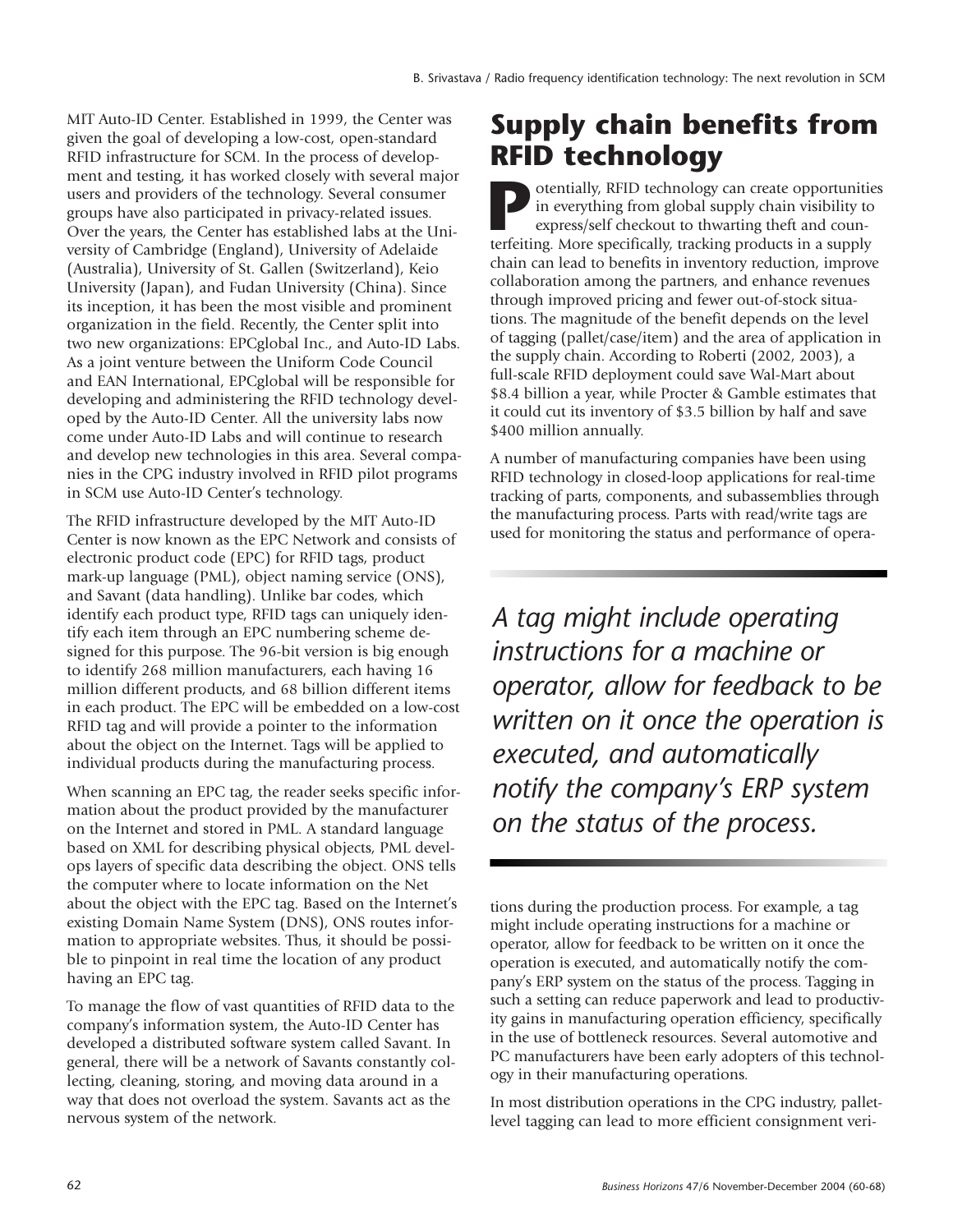fication and the potential elimination of misdirected shipments. This can be of enormous benefit when the shipment consists of non-identical loads or pallets with mixed cases. Because RFID readers do not require direct line of sight to read, stacks of multiple pallets can be read simultaneously and inventoried without opening them, which leads to efficient receiving, checking, loading, and unloading of trucks. Tags can also include information about the assigned location of the pallets in the warehouse (leading to better use of storage space), with new information being written on them as the pallet moves through the supply chain. Unscheduled movement of a pallet can alert managers about a personnel error or possible theft. Moreover, warehouse employees could quickly locate recalled products without having to segregate inventory or track the movement of each product from location to location.

RFID technology can also lead to the automation and streamlining of several supply chain processes with a consequential reduction in logistics costs. A delivery of loaded pallets could trigger an electronic payment to the vendor, thereby rendering paper invoices obsolete and shortening the order-to-cash cycle (an important supply chain performance metric). Chep, a UK-based pallet rental company, is testing pallets with embedded RFID tags.

Pallet and case level tagging can result in fairly significant benefits for shipping, warehouse, and distribution center operations. Industry observers believe that even at the pallet level, RFID technology could lower supply chain costs 3 to 5 percent by efficiently locating and routing merchandise from factory to store shelf. It is one of the reasons why Wal-Mart is requiring its top 100 suppliers to start using RFID tags on pallets by January 2005.

#### **Impetus for collaboration**

In SCM, strategic collaboration across the supply chain in real time is increasingly being seen as a key requirement for competitiveness. Among the main causes of supply chain inefficiency are lack of collaboration and lack of visibility, which often result in the "bullwhip effect"—an amplification of demand variability as the demand moves upstream, according to Lee, Padmanabhan, and Whang (1997). Decisions based on this distorted information often lead to excessive levels of inventory and/or poor utilization of resources. In April 2001, Cisco faced a similar problem that ultimately resulted in a \$2.25 billion inventory write-off. Its parts inventory shot up by more than 300 percent between third and fourth quarter 2000. Just a few months prior to this, Cisco was having a hard time meeting its delivery schedule due to a shortage of critical networking components. It is now in the process of building an "eHub" to improve visibility and synchronize planning across its supply chain. The eHub will eventually include more than 2,000 of its suppliers, distributors, and contract electronic manufacturers.

Supply chains often suffer from the bullwhip effect. Most inventories in a chain are due to variability in supply and demand. Visibility can help identify the sources of variability and gradually lead to its reduction, resulting in much more efficient inventories. In the CPG industry, according to Roland Berger Strategy Consultants (2003), reducing the inventory of finished goods by one day can free up an average of \$7 million for a manufacturer.

Studies by Lee (2002) and others indicate that firms pursuing collaboration have also improved their financial performance over those that have not. However, despite such importance, collaborative endeavors continue to encounter plenty of resistance. The EPC Network would provide real-time information on the Internet about where products are in the supply chain. This information directly affects some of the *critical improvement areas targeted by many companies,* such as demand management, planning and forecasting, and order management. This is especially true for firms in the CPG industry, which continue to struggle with forecasting accuracy. Thus, collaborative supply chain initiatives like CPFR could get a tremendous boost from RFID technology.

Still, RFID by itself is not capable of providing other data/ information required for a more meaningful collaboration among supply chain partners. With a growing trend toward outsourcing supply chain processes, including manufacturing, the accuracy, speed, and reliability of data exchanged between partners is of vital importance. In a survey of 50 major global manufacturers by Forrester Research (Radjou 2000), 38 percent of the companies cited poor visibility in plant operations as their biggest problem, while 32 percent cited poor communication as the most important problem. Poor communication may result from how information is shared. In general, companies tend to use multiple communication channels to exchange data. In the Forrester survey, 62 percent of the manufacturers share their production schedules manually with their supply chain partners. Between retailers and vendors, the most common methods of such communication are email, telephone, and fax. What is required is visibility across several dimensions—demand patterns, order status, inventory at all levels, production schedules, sales/marketing initiatives, and so on—of the supply chain, with technology playing a greater role in communications and in the seamless integration of collaborative decisions into the partners' business processes. Automatic electronic sharing of the data serves to speed up the workflow, enabling more activity to proceed in parallel while remaining synchronized. Data synchronization in supply chains will prevent errors due to miscommunication and can lead to tremendous benefits in terms of transactional efficiencies.

On the whole, the EPC Network offers a compelling case for collaboration by providing an Internet-based infrastructure that is global, open, scalable, and flexible.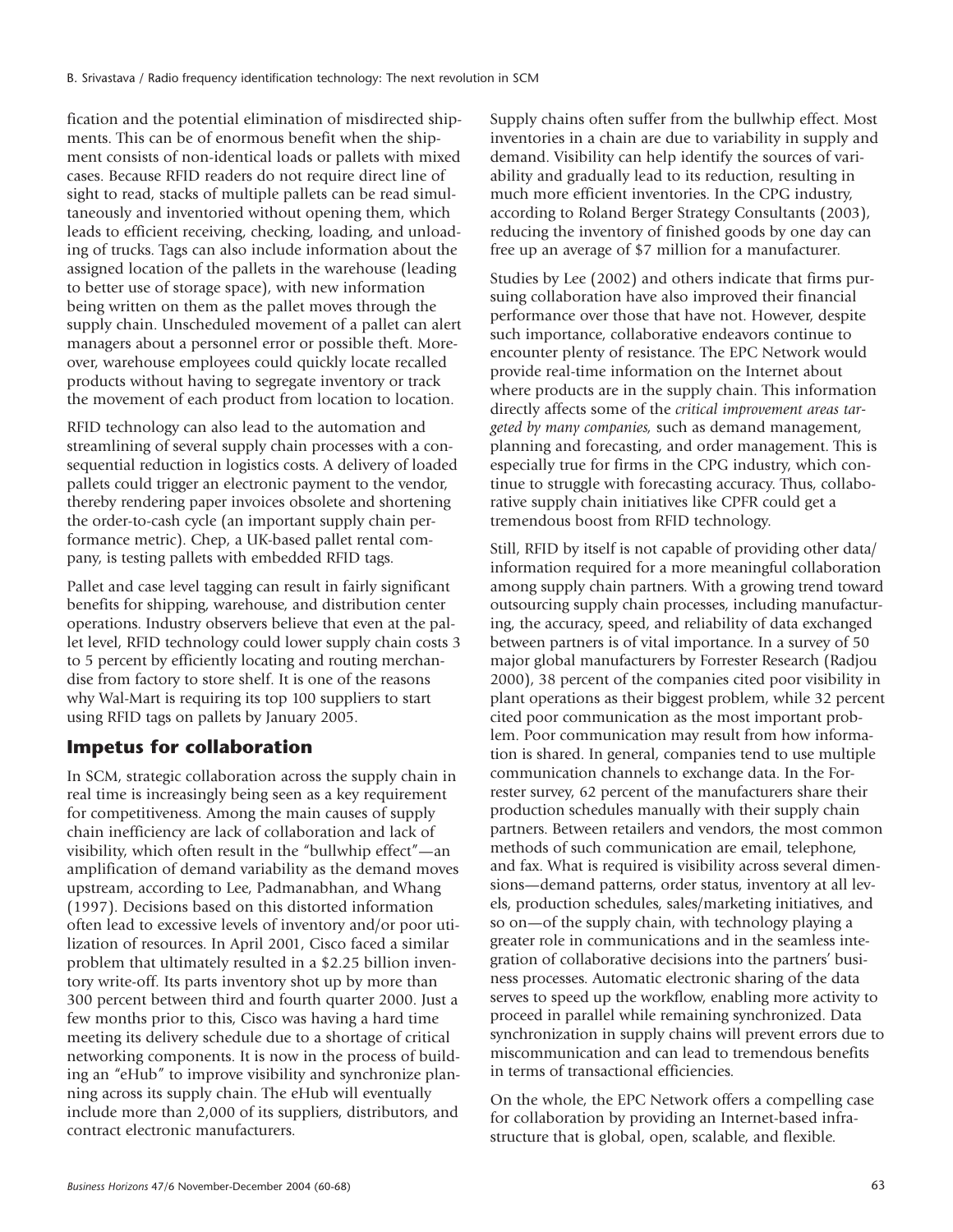#### **Why is inventory shrinkage detrimental to profitability?**

The low-margin nature of the retail industry makes control over inventory and stock an important factor in profitability. Often, retailers cite lower inventory levels as one of the major reasons for improved profit margins. An inventory system that does not square well with the actual level of physical inventory in a system is of little practical use.

Hollinger and Davis (2003) estimate that inventory shrinkage—the unexplained loss of stock due to theft, miscounts, misplaced items, and so on—costs the retail sector about \$31.3 billion a year, or 1.7 percent of total annual sales. Among the sources of shrinkage are employee theft (48 percent), shoplifting (32 percent), administrative and paper error (15 percent), and vendor fraud (5 percent). Recent years have seen an upward trend in shrinkage due to employee theft and shoplifting, creating a general lack of confidence in current surveillance systems. Moreover, there has been an increase in the number of empty packages found on the shelves—evidence of a sophisticated effort by shoplifters to defeat the anti-theft labels attached to the packages.

Overall, the impact on the bottom line from shrinkage is significant and often ends up being paid for by the consumer in terms of higher prices. RFID systems could provide a store's security staff with a powerful tool to curtail employee theft and shoplifting. The tags could be linked to a security monitoring system to track the product from the shelf to the register and out the door. Security could be alerted if a product leaves the store without being paid for. And because each item would have its own unique identification, return or resale of stolen goods would be difficult.

Inventory errors have also been a constant source of inefficiency in retail supply chains. A BearingPoint (2003) survey reports that of all the obstacles preventing inventory integrity in the retail industry, receiving errors are at the top, followed closely by errors in selling and physical counting. Inventory that cannot be located is often classified as *dead inventory*, a constant and irritating problem for many companies. With RFID technology, locating dead inventory is an effortless task. In fact, item-level RFID could possibly eliminate inventory errors completely. Overall, inventory control and monitoring is considerably less manual and can greatly improve productivity.

### **What is the impact of stockouts?**

Product availability at the shelf level has often been identified as a key performance indicator for the retail supply chain, yet few companies measure it. On-shelf availability of products is extremely important for continued growth and profitability of both manufacturers and retailers. From a practical standpoint, stockouts result in lost sales and consumer dissatisfaction. Even for products with strong

brand loyalty, frequent stockouts might be enough to trigger a switch to a different brand or store. In a study based on in-store interviews of customers who experienced stockouts, Emmelhainz, Stock, and Emmelhainz (1991) found that 32 percent switched brands, 41 percent bought a different size or variety, and 14 percent went to a different store.

In the retail industry, stockouts are real and fairly significant. Approximately 11 percent of the top 2,000 items sold in a grocery or a mass-discount store are out of stock at any time. In a 1996 study of national supermarket chains conducted for the Coca-Cola Research Council by Andersen Consulting, average stockout was reported to be about 8.2 percent (15 percent for advertised products). This represents about a 6.5 percent loss of category sales volume. If one takes into account alternate purchases, the net loss to retailers is 3.1 percent; for manufacturers, the loss is 5 percent of sales. Though not surprising, studies show that an average shopper avoids making a purchase in a stockout situation rather than inquire about the product's availability. In a recent study, Roland Berger Strategy Consultants (2002) puts average stockouts at approximately 7.4 percent; for fast-moving and/or promoted products, the average is around 13.1 percent. A key finding of this study is that retail ordering and forecasting account for about 47 percent, while the shelf stocking policy (product is in the store but not on the shelf) accounts for an alarming 28 percent of stockout situations. Recent supply chain initiatives like ECR, VMI, and CPFR may have reduced supply chain inventories, but they do not seem to have much impact on stockouts at the retail level.

For manufacturers and retailers that manage hundreds of items, RFID technology combined with smart shelves provides a powerful mechanism to help boost revenue by ensuring that store shelves are always stocked with their products. The system can monitor stock levels continuously, and retailers need not depend on store employees to keep an eye on the shelves. In fact, an RFID system sensing low stock level could alert an employee to retrieve more stock from the storeroom and/or place an order for more with the retailer/manufacturer's distribution center. These systems are also being designed with features to sense "unexpected events" in the supply chain, such as irregular demand or supply patterns. Thus, reducing out-of-stock situations is a major benefit of RFID technology. Companies can also better understand the reasons for stockouts and the effect on consumer behavior and profitability.

#### **Why is correct pricing so important?**

A recent McKinsey study by Marn, Roegner, and Zawada (2003) reports that optimal product pricing is perhaps the fastest and most effective way to enhance profits. An improvement of 1 percent in price typically leads to an 8 percent increase in operating profits—an impact far greater than from a comparable improvement in cost or volume.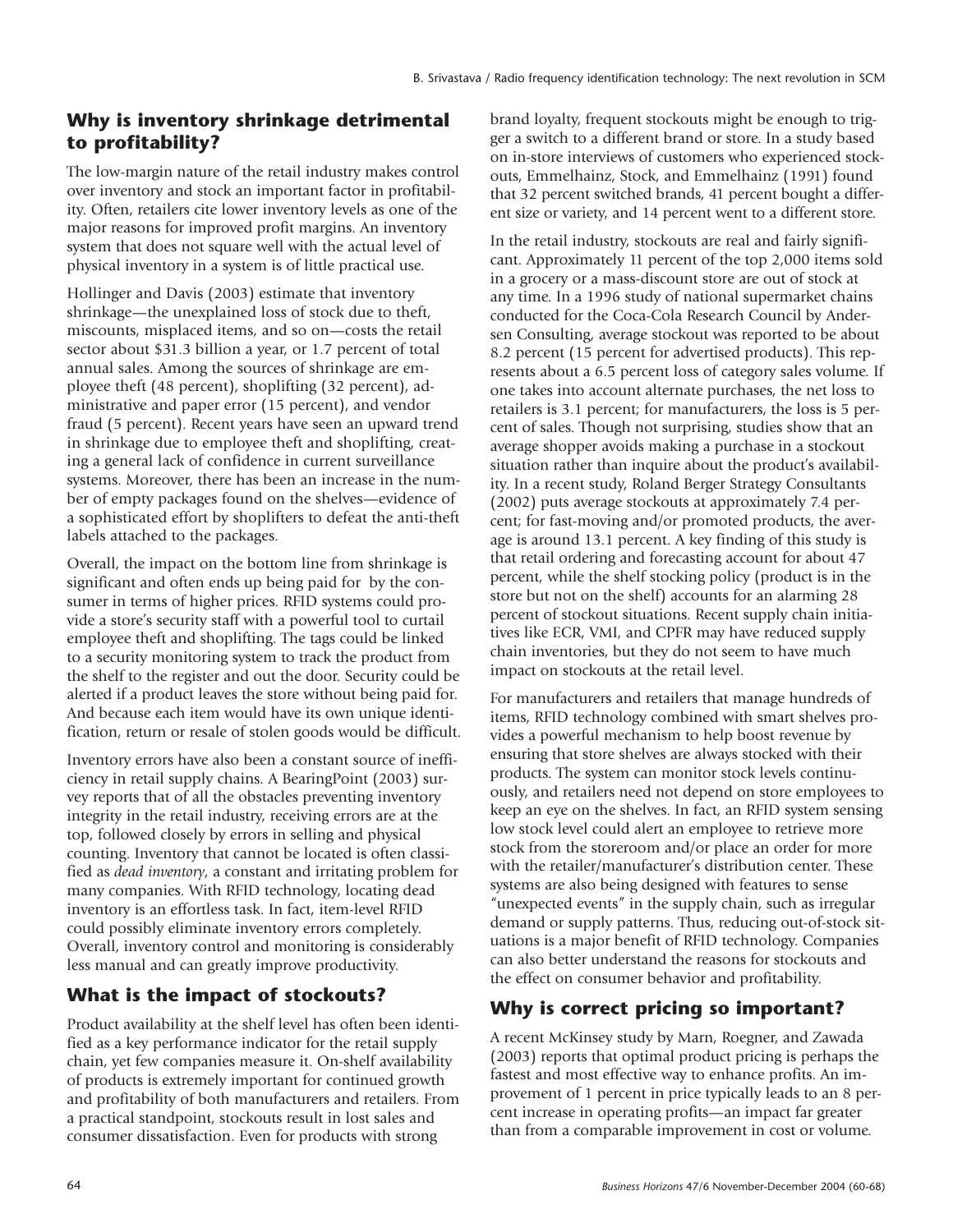Improving revenue and profits through pricing (also known as *revenue management* or *yield management*) is an area yet to be explored by many firms. However, devising and constructing complex pricing schemes to fully capture product and service value can be difficult and tricky. Dutta et al. (2002) note that it requires expertise in such areas as game theory, auctions, bundling, and mathematical programming.

Revenue management has been practically limited to a handful of industries, such as airlines, hotels, and car rental companies. Airlines pioneered the practice of yield management by controlling the availability of seats through differential product and pricing policies to maximize profit. According to Boyd (1998), American Airlines

*There has also been an increase in the number of empty packages found on the shelves—evidence of a sophisticated effort by shoplifters to defeat the anti-theft labels attached to the packages.*

estimates that intelligent yield management adds about \$500 million a year to revenue, while Cross (1997) reports that the Marriott hotel chain estimates benefits to be about \$100 million a year. Revenue management as practiced in the airline industry is not directly portable to manufacturing and retail industries due to market and cost structure. However, conceptually there are several parallels for deploying it effectively.

Two commonly used pricing mechanisms for revenue enhancement are *dynamic* and *differential* pricing. In a dynamic pricing scenario, prices vary frequently depending on such as factors as product, market conditions, distribution channels, and customers. In differential pricing, the characteristics of the different market segments are used to set prices. Of late, many manufacturing companies are discovering revenue management as a new tool to gain a competitive advantage. Dell practices both pricing mechanisms. According to Byrnes (2003), pricing for its corporate customers differs from that for individuals. In addition, Dell's prices vary significantly from week to week, reflecting market trends and the company's inventory of parts and components.

Between 1995–1999, revenue management initiatives at Ford Motor Company contributed about \$3 billion to its profit pool and helped advance the company's understanding of the impact of rebates, low-interest financing, volume discounts, and product configurations on sales and profits. Ford has been working meticulously over the past several years in developing and implementing a pricing policy reflecting the unique mix of benefits sought by different market segments. For example, Explorer customers prefer deals involving cut-rate loans, whereas Crown Victoria and Focus customers like cash rebates. Ford uses real-time demand data to raise and slash its incentive programs.

Even though retailers regularly discount products, notes Tedechi (2002), the use of mathematically based pricing and revenue management software for product markdown is fairly recent. Pricing software can help retailers improve their profit margins and still be competitive in the marketplace. With RFID technology providing timely and accurate information about demand and inventory in the supply chain, an in-depth knowledge of market conditions can enable a firm to use revenue management tools and techniques to optimize price, product mix, promotion, and other sales efforts to enhance its profitability. Adopting electronic shelves and digital price labels can help make frequent price changes an effortless task for retailers. Pricing mechanisms can also be used to control demand variability. Moreover, linking pricing and other marketing decisions with supply chain decisions will result in better allocation of resources and may eventually lead to a demand-based management system.

Overall, then, RFID technology can be a huge impetus to total supply chain optimization. How well companies are able to derive value out of it will depend considerably on the level of visibility, information sharing, and coordination across the supply chain. It may well form the basis for future competitive advantage.

## **Selected RFID case studies**

**S**everal pilot programs and actual implementations involving RFID technology are currently going on in supply chains. Here we briefly describe some of the case studies in the areas of SCM, manufacturing operations, and asset tracking.

#### **SCM applications**

One of the best-known and most comprehensive RFID pilot programs in supply chain management involves the Auto-ID Center, Wal-Mart, Procter & Gamble, Unilever, Kraft, Coca-Cola, Gillette, and several other CPG companies. The objective is to test and validate the RFID infrastructure developed by the Auto-ID Center. Originally, the study was to be conducted in three phases, with Phase I at the pallet level, Phase II at case level, and Phase III at the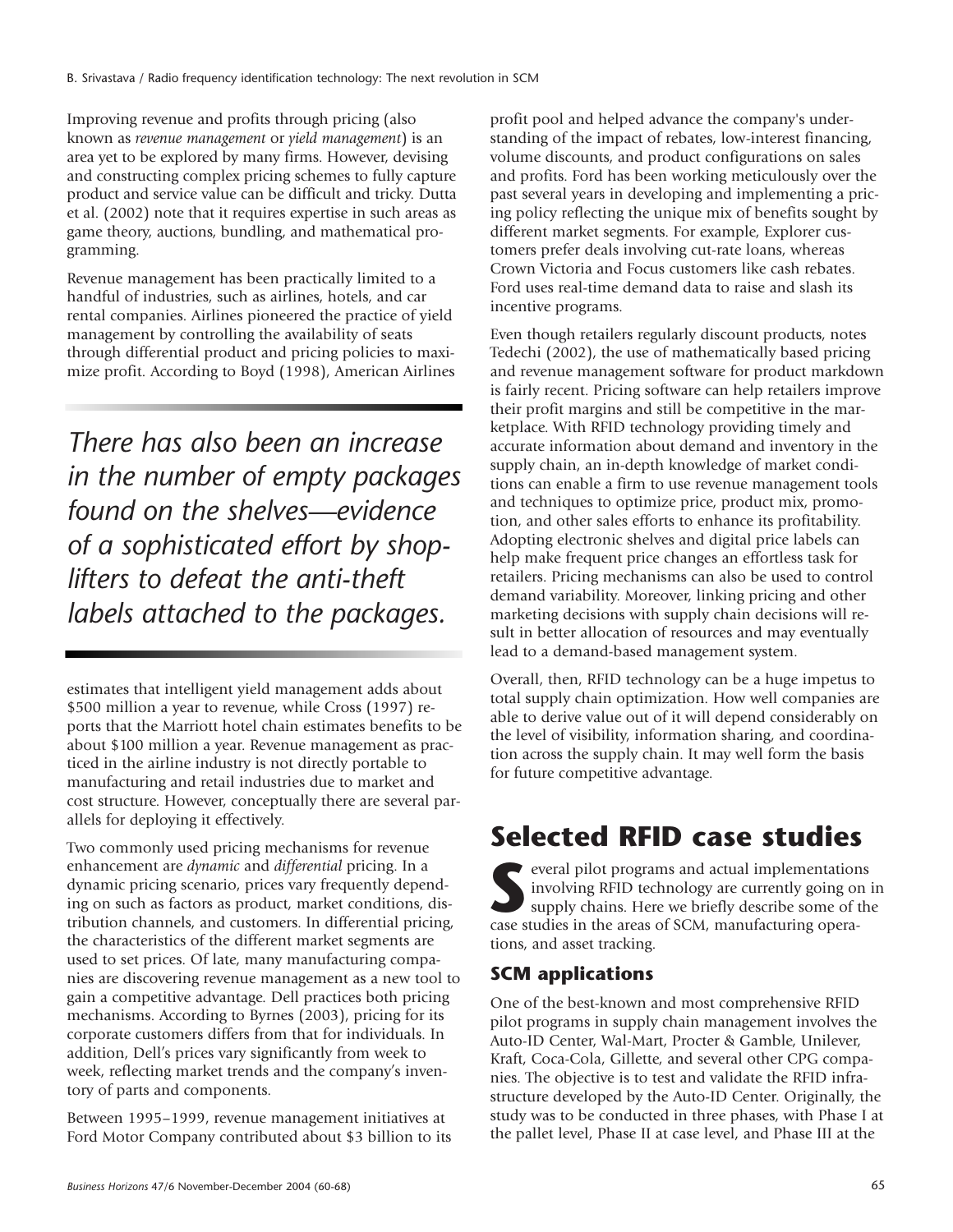individual item level. In October 2001, the first field test began at Sam's Club and Wal-Mart stores in Tulsa, Oklahoma. Several manufacturers shipped RFID-tagged pallets and cases from selected distribution centers in the country to the retail stores. The project required placing tags and readers throughout the supply chain and wiring factories, trucks, distribution centers, warehouses, and forklifts to record the movement of goods from factory to store with no human intervention. Phase I of the study lasted for four months and was fairly successful. Phase II began on February 1, 2002, and involved tracking cases of several products. Phase III was abandoned as item-level RFID deployment continued to pose thorny technical problems and other snags.

Even though the outcome details from the study have not been disclosed, industry watchers say the technology has been working better than expected. The test runs have not been problem-free, but the study does demonstrate the viability of the technology, warranting further testing. Overall, Wal-Mart seems fairly convinced that RFID tags can dramatically improve its supply chain efficiency hence the June 2003 announcement requiring its top 100 suppliers to tag shipping crates and pallets by January 2005. By 2006, notes Roberti (2003), the company will require every supplier to use the tags.

Target and Home Depot are also testing various RFID technologies. Outside the United States, UK-based Marks & Spencer, Tesco, and Germany's Metro AG are conducting several pilot programs. Some of the manufacturers involved in the Wal-Mart pilot program are engaged in other RFID projects as well. Gillette is conducting an itemlevel test at a Tesco store and is equipping two of its major distribution centers with the technology to track razor blades internally as they move from packaging to inventory, to assembly on pallets, and then onto trucks. By 2006, the company hopes to install RFID systems in most of its warehouses. In January 2003, Gillette agreed to purchase 500 million tags from Alien Technology at a price supposed to be around 10 cents apiece. RFID is one of Gillette's top priorities. Unilever is involved in a threephase RFID study with Safeway retail stores in the UK, as well as several other projects. The company is also working with the pallet rental firm Chep to develop reusable shipping pallets with built-in tags. A few years ago, Gap conducted a pilot program in Atlanta in which denim apparel carried RFID tags. The company was experiencing huge losses on the fraudulent return of products stolen during the manufacturing and distribution process. In the trial run, it tracked the items from the factory to the store shelves and was able to reduce its labor cost for distribution by 50 percent, improve its inventory accuracy to 99.9 percent, and achieve higher sales for tagged jeans (from reduced stockouts) compared to other stores in the area not using the technology.

#### **Manufacturing operation applications**

Dell, Seagate, Boeing, and Ford are among several companies using RFID technology to track work-in-progress (WIP) in their manufacturing operations. Boeing is also involved in a pilot program to track parts on commercial airplanes. Seagate, the world's largest producer of disc drives, magnetic discs, and other tape drive systems, uses RFID to track WIP in its clean room manufacturing facili-

*It is likely the standards developed by EPCglobal may become the worldwide standards for RFID deployment in supply chains.*

ties. Tags on each disc are used to record any qualityrelated problems, and the information is fed into the ERP system. This has dramatically improved the accuracy of the information.

Dell uses RFID technology in assembling and shipping its desktop PCs, notebooks, and servers in China. Each product tray starts with its own assembly and routing information written on a read/write tag. At the completion of the assembly process, product details are written on the tags for shipping and testing of the product. The technology has improved production efficiency, quality control, and visibility throughout the facility.

Ford uses RFID tags at several of its facilities to track WIP and improve production control. For example, at its Essex engine plant in Windsor, Ontario, tags carry all the instructions needed to assemble an engine and collect all the test data accumulated during manufacturing to be used in product tracking and quality control.

#### **Asset tracking applications**

A growing number of breweries worldwide are using RFID technology to identify and track incoming and outgoing beer kegs. In the UK, about 65 percent of the beer is served in draft form, requiring an inventory of 10 million kegs. About 3 to 5 percent of the kegs are stolen each year, melted, then sold as scrap. Scottish Courage uses RFID tagging to track its 2 million kegs at various points in the supply chain, eliminating shrinkage, reducing keg cycle times, improving delivery for outgoing and incoming stock, and providing an audit trail for inventory. Overall, tagging kegs can potentially save the British beer industry about \$25 million a year. In the United States, with about 6.5 million kegs in circulation at any time, almost all major brewers are involved in RFID pilots.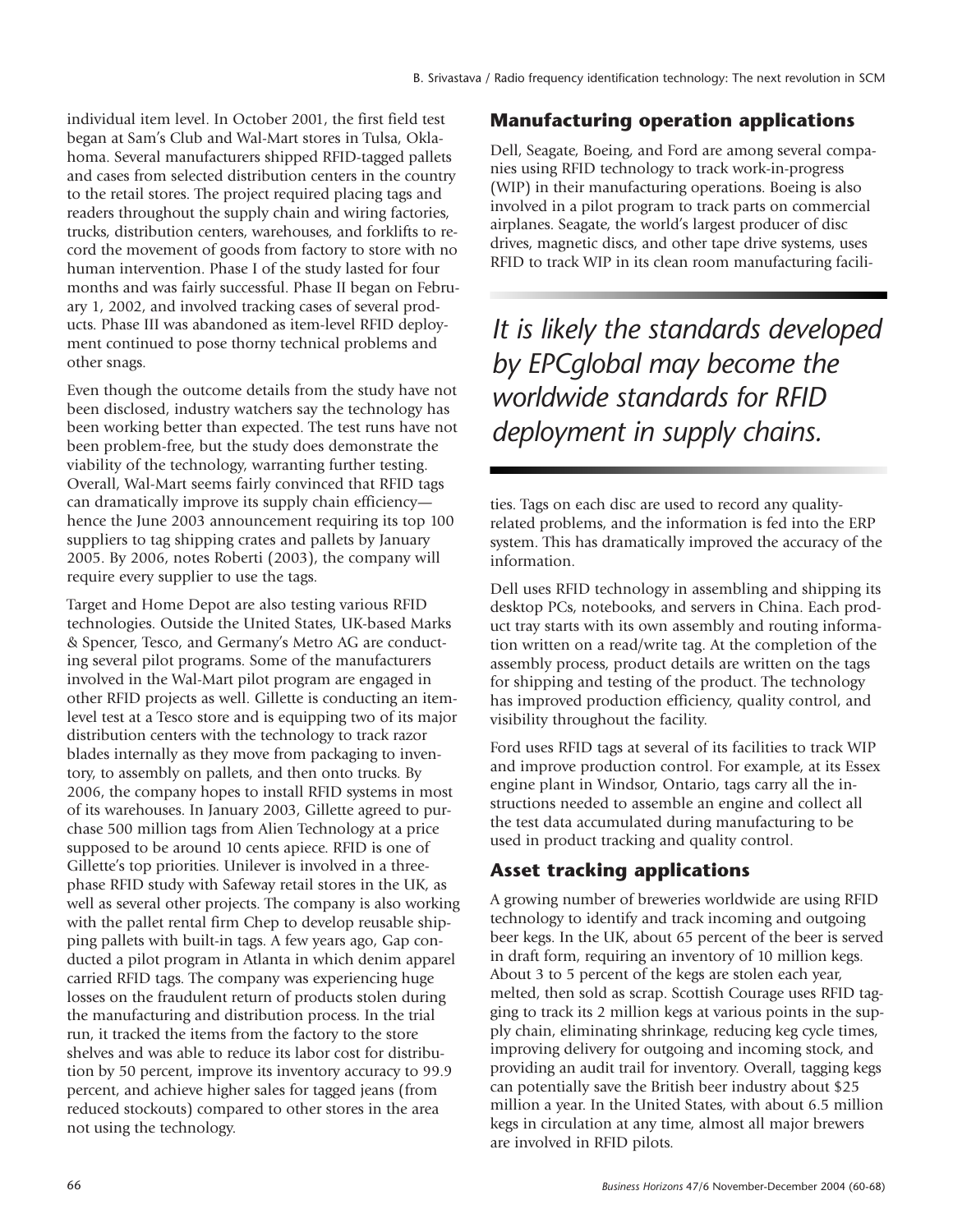Vehicle tracking is another area that has benefited from RFID technology, and one that may grow considerably in the near future. Several companies use a real-time vehicle location system to manage their fleet. Ford uses it at several plants throughout North America and Europe. At the end of the assembly process, an RFID tag is hung on the rearview mirror of each vehicle to help Ford locate the vehicle in the plant's parking lot and alert authorities if its movement is unauthorized. At the time of shipping, the system can check for any quality-related issues that need to be addressed first. Previously, it took the company hours to find its vehicles; in some cases the cars sat in the parking lot longer than necessary. In the North American railroad industry, RFID tags are attached to the undercarriages of railcars and locomotives in the depots and switching stations. The system has eliminated errors in identifying the vehicles and reduced both the trackside workforce and the number of delays.

## **Impediments to RFID adoption in supply chains**

**I** f RFID technology is to realize its full potential in the global supply chain, it has some serious stumbling blocks to overcome. Such problems include the lack c universal standards, the high cost of tags and readers, f RFID technology is to realize its full potential in the global supply chain, it has some serious stumbling blocks to overcome. Such problems include the lack of absence of application software to take advantage of the data generated by the RFID system, and the current state of the technology.

Even though RFID is not new, the industry has not yet been able to develop open global standards that could make technologies more interoperable and easier to deploy with a minimum duplication of resources. Several issues related to standards such as tag specifications, allocation of frequencies, and communication systems needs to be resolved. Without global standards in place, it is difficult to find a suitable frequency spectrum that can be used worldwide for RFID. Incompatibilities like this can seriously hamper global implementation of the technology. Most RFID systems in use today are based on the vendor's own proprietary systems and are limited in terms of their scope in the supply chain. One reason for this is the protocol incompatibility between various systems. Many organizations are working toward resolving these issues. It is likely the standards developed by EPCglobal may become the worldwide standards for RFID deployment in supply chains.

Another major obstacle in the widespread adoption of RFID technology for SCM is the cost. Many of the current systems deployed in manufacturing operations, transportation, yard management, and distribution are in closed-loop applications (such as WIP tracking and trailer location) and use expensive RFID tags with read/write

capability and larger memory and range. These tags employ proprietary information and are used again and again. Currently, most passive tags sell for around 50 cents and active tags for over \$5; the price depends on the production volume. In the coming years, most of the tags deployed in the supply chains will be passive. Moreover, the prices should drop as annual demand starts to run into several billion tags a year. Wal-Mart claims that the tags can be purchased for as little as a nickel apiece. However, even that is not cheap. For most consumer products, the cost needs to be in the range of a penny or less for item-level tagging to be economical. Most RFID readers sell for about \$1,000 or so, others as much as \$5,000. Of course, if the demand for tags picks up, then the price for readers is also likely to drop significantly.

With RFID technology generating a tremendous amount of data on a continuous basis, there is a clear need to develop application software capable of fully exploiting it. Basically, what is required is the ability to extract the pertinent information from these data streams and intelligently route it across the supply chain network. Many organizations are also involved in developing smart agent technology capable of taking self-corrective actions for many of the routine problems. However, for such systems to work without any hiccups in real time requires seamless integration, visibility, and a high-level collaboration across the chains. It may also require companies to make significant changes to their business processes. Many existing information systems can accept data from RFID scanners, but not many are built with RFID capabilities in their IT infrastructure to facilitate a full-scale deployment across the supply chain.

Other technical problems with the current state of RFID technology should be mentioned. For example, metal containers like soda and coffee cans have the propensity to scatter radio waves, whereas products like liquid detergent tend to absorb them. Interference from other wireless devices and networks also poses a technical problem. And the reliability of the readers continues to be a concern. Many organizations are working on these glitches, and some are even close to a solution.

Finally, there are several privacy issues to consider in the use of this technology. Because firms have the capability to link products to customers, many consumers feel RFID technology is too invasive. The ability to remain anonymous could be eroded. Among several alternatives under consideration is the ability to disable the tag at checkout.

Itimately, a full-scale deployment of RFID tech-<br>nology in most supply chains will provide com-<br>pelling benefits and competitive advantages. It is<br>therefore vital for companies in the food and CPG indusnology in most supply chains will provide compelling benefits and competitive advantages. It is tries to start exploring specific RFID applications in their